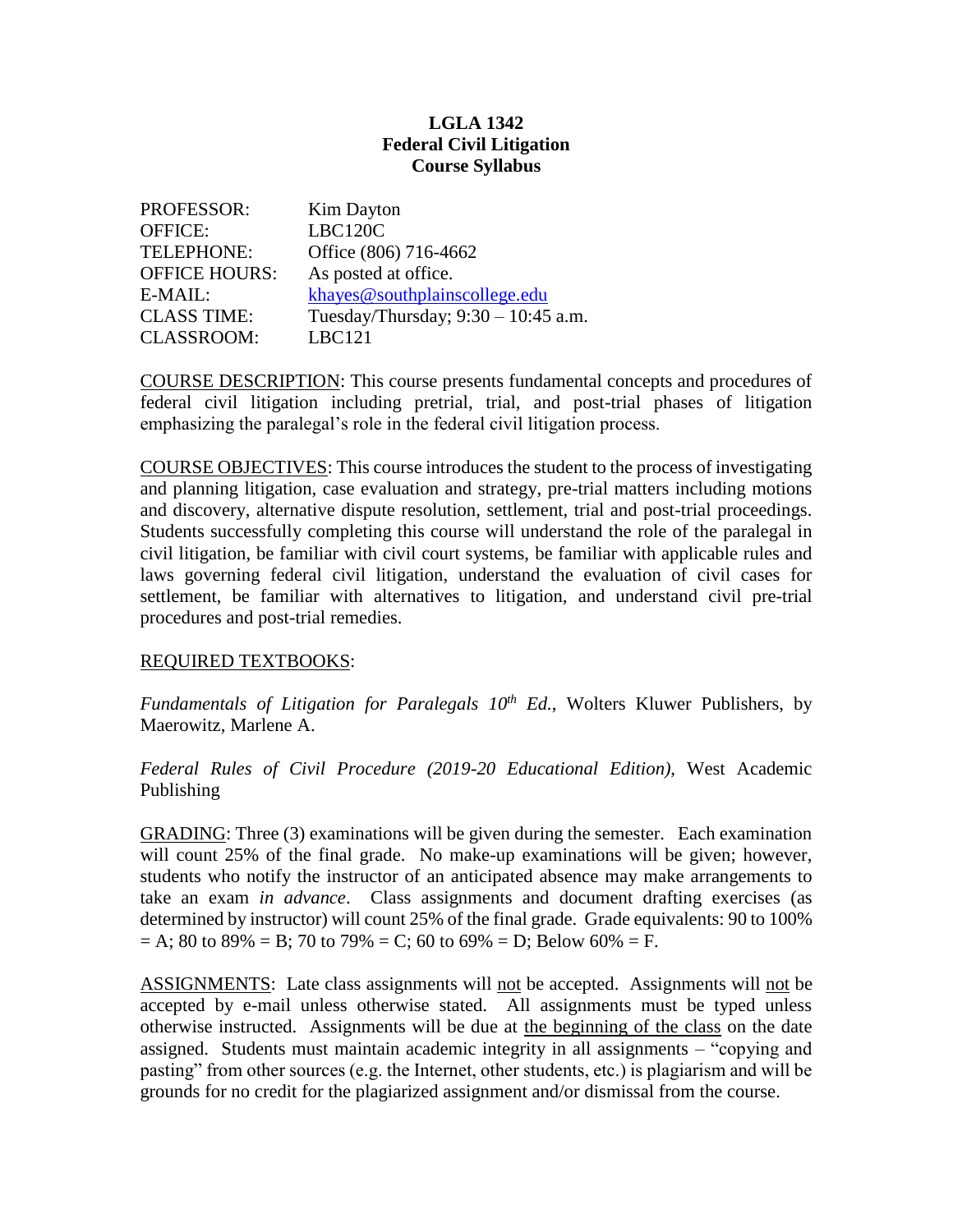EXTRA CREDIT: Students may take advantage of "extra credit" opportunities throughout the semester. Extra credit points earned by a student (one point per activity) will be added to the student's final grade point average for the class. Grade point averages will be calculated to the  $100<sup>th</sup>$  of a point and will not be rounded up.

ATTENDANCE: Students are expected to attend all classes in order to be successful in a course. Students are expected to arrive at class in a timely manner. Attendance will be taken at the beginning of the class period. Late arrivals may be counted as absent for that class. A student may be administratively withdrawn from the course when absences become excessive. Excessive absences means more than two (2) absences for any reason.

When an unavoidable reason for class absence arises, such as illness, an official trip authorized by the college or an official activity, the instructor may permit the student to make up work missed. It is the student's responsibility to complete work missed within a reasonable period of time as determined by the instructor. Students are officially enrolled in all courses for which they pay tuition and fees at the time of registration. Should a student, for any reason, delay in reporting to a class after official enrollment, absences will be attributed to the student from the first class meeting.

Students who enroll in a course but have "Never Attended" by the official census date, as reported by the instructor, will be administratively dropped by the Office of Admissions and Records. A student who does not meet the attendance requirements of a class as stated in the course syllabus and does not officially withdraw from that course by the official census date of the semester, may be administratively withdrawn from that course and receive a grade of "X" or "F" as determined by the instructor.

It is the student's responsibility to verify administrative drops for excessive absences through MySPC using his or her student online account. If it is determined that a student is awarded financial aid for a class or classes in which the student never attended or participated, the financial aid award will be adjusted in accordance with the classes in which the student did attend/participate and the student will owe any balance resulting from the adjustment.

CLASSROOM ETIQUETTE: Paralegals are legal professionals, and as such, must maintain a professional attitude and demeanor. Spirited discussion is encouraged, but respect for the opinion of others is required. All students are expected to be prepared for every class. Disruptive or unprofessional behavior in class is grounds for a student to be removed from the classroom and dropped from the course without notice. Students are referred to the SPC Student Guide for more information about the policies and procedures concerning student conduct which are incorporated herein by reference. Student personal conduct must also comply with all Lubbock Center guidelines and all applicable laws.

CELL PHONES: Cell phones must be turned off before entering the classroom. The professor reserves the right to answer any cell phone (on speaker) that rings during class time. "Texting" (text messaging) during class is prohibited. Violation of this policy may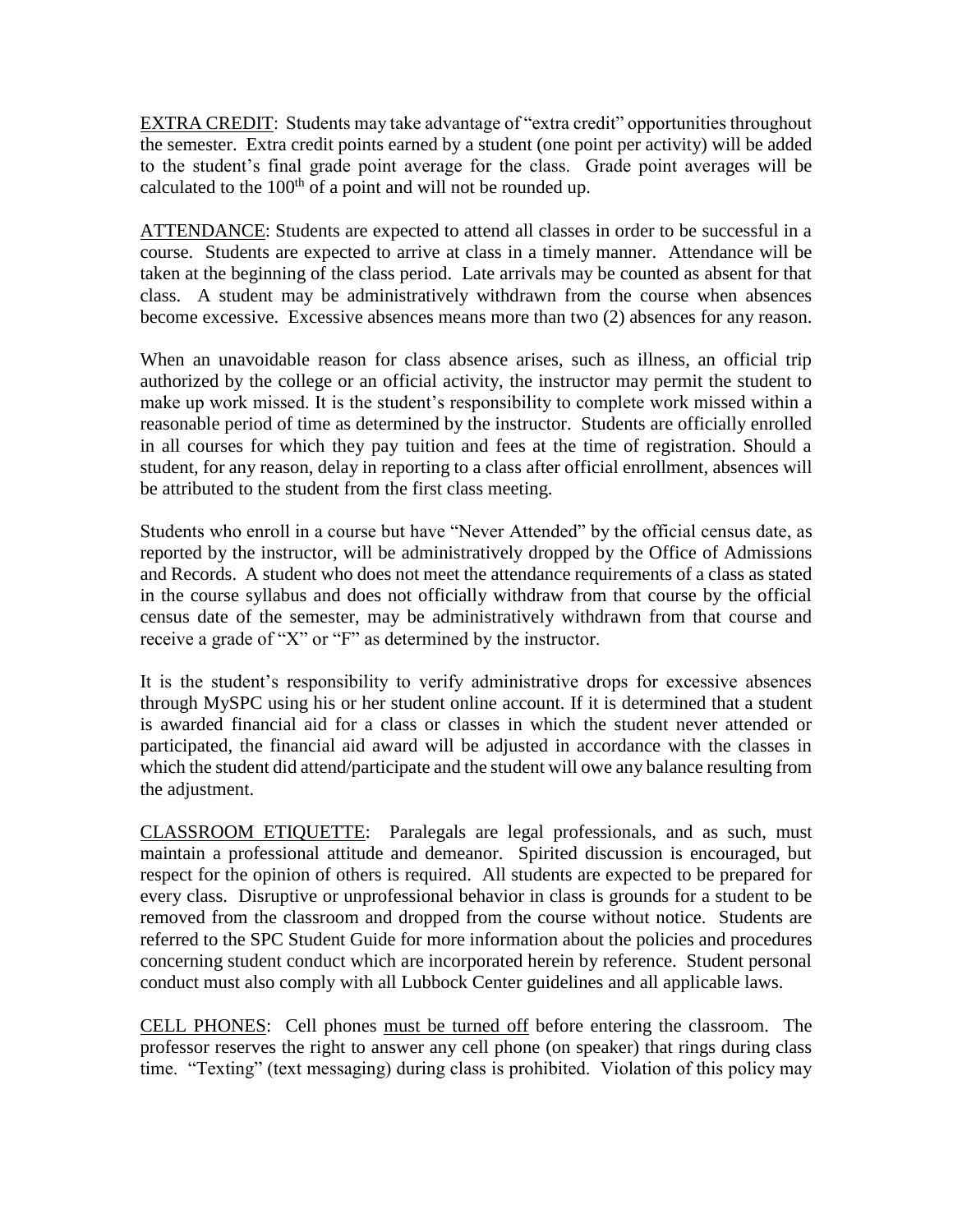result in the student being removed from the classroom and dropped from the course. Use of cell phones for class purposes may be permitted with instructor approval.

COMPUTERS: Laptop computers and electronic tablets may be used during class for class-related purposes only and provided speakers are muted. Wireless internet access is provided at SPC for education-related purposes only. Paralegal Studies students also have access to computers available in LBC109, as well as on other SPC campuses. All student work must be saved on a removable storage device, e.g. a flash drive, and not on an SPC computer.

NOTICE TO STUDENTS: In this class, the teacher will establish and support an environment that values and nurtures individual and group differences and encourages engagement and interaction. Understanding and respecting multiple experiences and perspectives will serve to challenge and stimulate all of us to learn about others, about the larger world and about ourselves. By promoting diversity and intellectual exchange, we will not only mirror society as it is, but also model society as it should and can be.

ADA STATEMENT: Students with disabilities, including but not limited to physical, psychiatric, or learning disabilities, who wish to request accommodations in this class should notify the Disability Services Office early in the semester so that the appropriate arrangements may be made. In accordance with federal law, a student requesting accommodations must provide acceptable documentation of his/her disability to the Disability Services Office. For more information, call or visit the Disability Services Office at the Lubbock Center, the Levelland Student Health & Wellness Center 806-716-2577, Reese Center Building 8: 806-716-4675, Plainview Center Main Office: 806-716-4302 or 806-296-9611, or the Health and Wellness main number at 806-716-2529.

CONCEALED CAMPUS CARRY: Campus Concealed Carry Statement-Texas Senate Bill - 11 (Government Code 411.2031, et al.) authorizes the carrying of a concealed handgun in South Plains College buildings only by persons who have been issued and are in possession of a Texas License to Carry a Handgun. Qualified law enforcement officers or those who are otherwise authorized to carry a concealed handgun in the State of Texas are also permitted to do so. Pursuant to Penal Code (PC) 46.035 and South Plains College policy, license holders may not carry a concealed handgun in restricted locations. For a list of locations and Frequently Asked Questions, please refer to the Campus Carry page at https://www.southplainscollege.edu/campuscarry.php

COVID: If you are experiencing any of the following symptoms please do not attend class and either seek medical attention or get tested for COVID-19.

- · Cough, shortness of breath, difficulty breathing
- · Fever or chills
- · Muscles or body aches